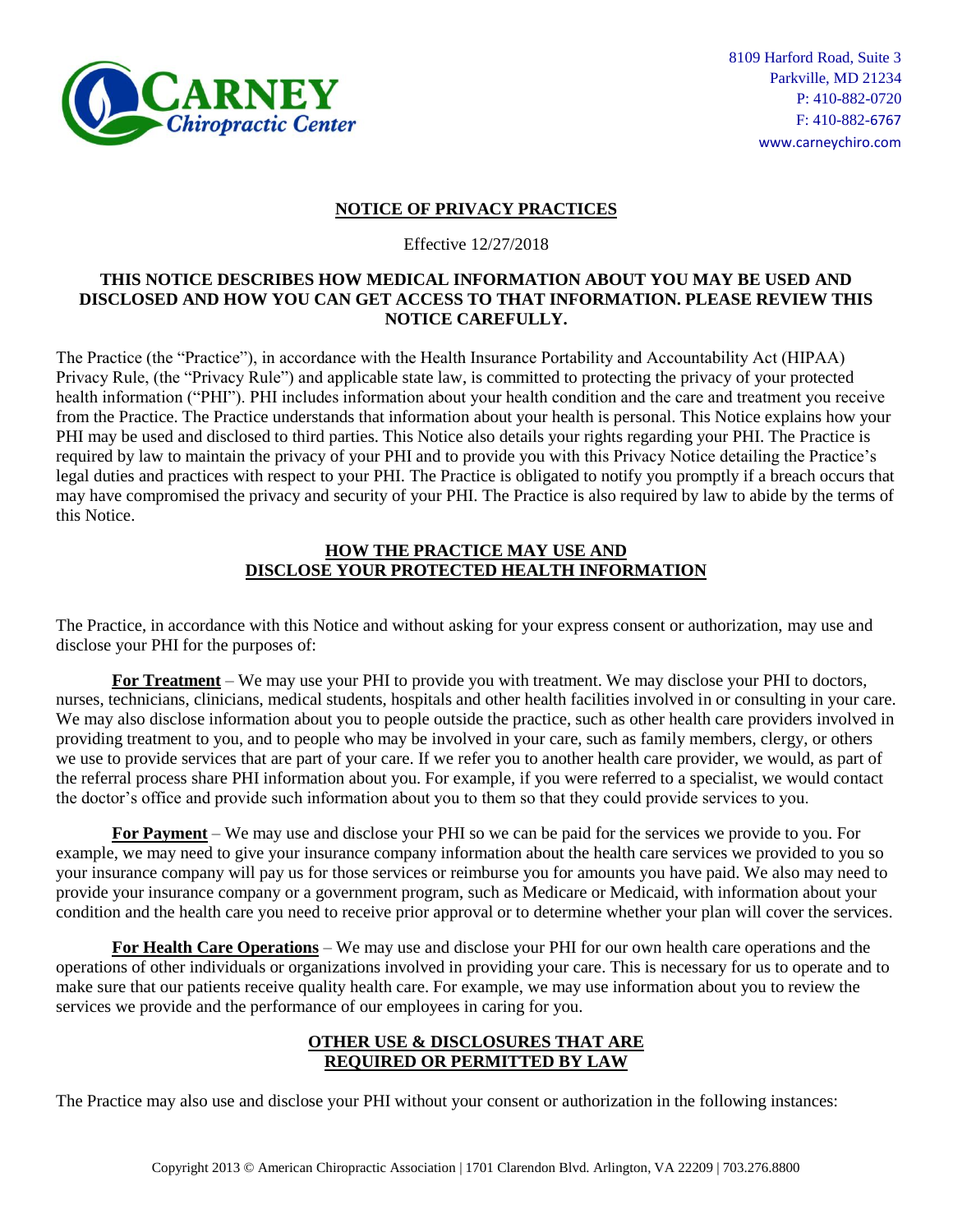**Appointment Reminders** -We may use and disclose your PHI to remind you by telephone or mail about appointments you have with us, annual exams, or to follow up on missed or cancelled appointments.

**Individuals Involved in Your Care or Payment for Your Care** – We may disclose to a family member, other relative, a close friend, or any other person identified by you certain limited PHI that is directly related to that person's involvement with your care or payment for your care. We may use or disclose your PHI to notify those persons of your location or general condition. This includes in the event of your death unless you have specifically instructed us otherwise. If you are unable to specifically agree or object, we may use our best judgment when communicating with your family and others.

**Disaster Relief -** We also may use or disclose your PHI to an authorized public or private entity to assist in disaster relief efforts. This will be done to coordinate information with those organizations in notifying a family member, other relative, close friend or other individual of your location and general condition.

**De-identified Information** – The Practice may use and disclose health information that may be related to your care but does not identify you and cannot be used to identify you.

**Business Associate** – The Practice may use and disclose PHI to one or more of its business associates if the Practice obtains satisfactory written assurance, in accordance with applicable law, that the business associate will appropriately safeguard your PHI. A business associate is an entity that assists the Practice in undertaking some essential function, such as a billing company that assists the office in submitting claims for payment to insurance companies.

**Personal Representative** – The Practice may use and disclose PHI to a person who, under applicable law, has the authority to represent you in making decisions related to your health care.

**Emergency Situations** – The Practice may use and disclose PHI for the purpose of obtaining or rendering emergency treatment to you provided that the Practice attempts to obtain your Consent as soon as possible: The Practice may also use and disclose PHI to a public or private entity authorized by law or by its charter to assist in disaster relief efforts, for the purpose of coordinating your care with such entities in an emergency situation.

**Public Health and Safety Activities** – The Practice may disclose your PHI about you for public health activities and purposes. This includes reporting information to a public health authority that is authorized by law to collect or receive the information. These activities generally include:

- To prevent or control disease, injury or disability
- To report births or deaths
- To report child, elder, or dependent adult abuse or neglect
- To report reactions to medications or problems with products
- To notify people of recalls of products they may be using
- To notify a person who may have been exposed to a disease or may be at risk for contracting or spreading a disease or condition.

**Victims of Abuse, Neglect or Domestic Violence** – We may disclose your PHI to a government authority authorized by law to receive reports of abuse, neglect, or domestic violence, if we believe an adult or child is a victim of abuse, neglect, or domestic violence. This will occur to the extent the disclosure is (a) required by law, (b) agreed to by you, (c) authorized by law and we believe the disclosure is necessary to prevent serious harm, or, (d) if you are incapacitated and certain other conditions are met, a law enforcement or other public official represents that immediate enforcement activity depends on the disclosure.

**Health Oversight Activities** – We may disclose your PHI to a health oversight agency for activities authorized by law, including audits, investigations, inspections, licensure or disciplinary actions. These and similar types of activities are necessary for appropriate oversight agencies to monitor the nation's health care system, government benefit programs, and for the enforcement of civil rights laws.

**Judicial and Administrative Proceedings** – We may disclose your PHI in response to a court or administrative order. We also may disclose information about you in response to a subpoena, discovery request, or other legal process but only if efforts have been made to tell you about the request or to obtain an order protecting the information to be disclosed.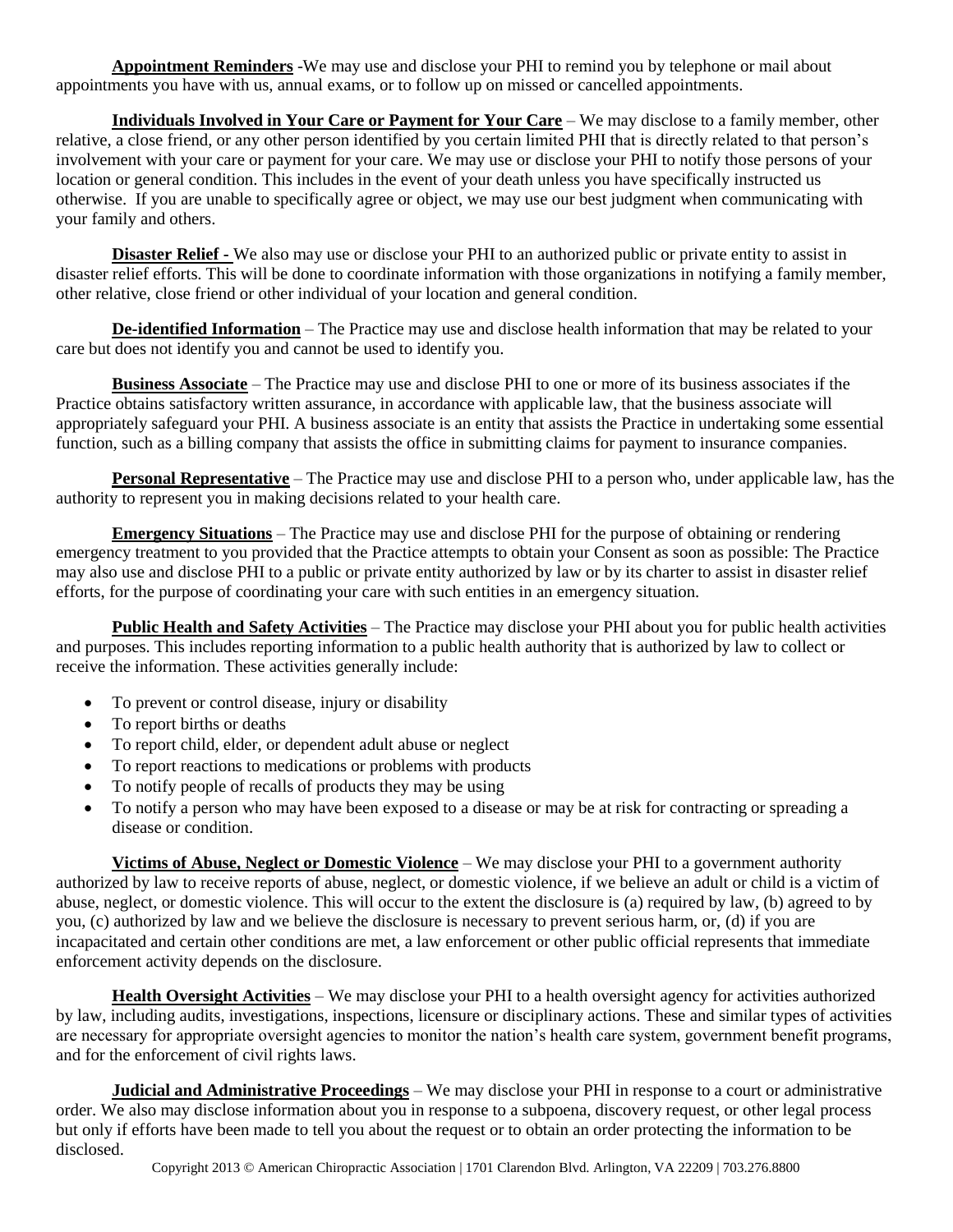**Disclosures for Law Enforcement Purposes** – We may disclose your PHI to law enforcement officials for these purposes:

- As required by law
- In response to a court, grand jury or administrative order, warrant or subpoena
- To identify or locate a suspect, fugitive, material witness or missing person
- About an actual or suspected victim of a crime if, under certain limited circumstances, we are unable to obtain that person's agreement
- To alert a potential victim or victims or intending harm ("duty to warn")
- To alert law enforcement officials to a death if we suspect the death may have resulted from criminal conduct
- About crimes that occur at our facilities
- To report a crime, a victim of a crime or a person who committed a crime in emergency circumstances

**To Avert Serious Threat to Health or Safety** – We will use and disclose your PHI when we have a "duty to report" under state or federal law because we believe that it is necessary to prevent a serious threat to your health and safety or the health and safety of the public or another person. Any disclosure would be to help prevent a threat.

**Coroners, Medical Examiners and Funeral Directors** – We may disclose your PHI to a coroner or medical examiner for purposes such as identifying a deceased person and determining cause of death. We also may disclose information to funeral directors so they can carry out their duties.

**Organ, Eye or Tissue Donation** – To facilitate organ, eye or tissue donation and transplantation, we may disclose your PHI to organizations that handle organ procurement, banking or transplantation.

**Workers Compensation** – We may disclose your PHI to the extent necessary to comply with worker's compensation and similar laws that provide benefits for work-related injuries or illness without regard to fault.

**Special Government Functions** – If you are a member of the armed forces, we may release your PHI as required by military command authorities. We may also release information about foreign military authority. We may disclose information about you to authorized federal officials for intelligence, counter-intelligence and other national security activities authorized by law.

**Research** – We may use and/or disclose your PHI for research projects that are subject to a special review process. If researchers are allowed access to information that information that identifies who you are, we will ask for your permission.

**Fundraising** – We may contact you with respect to fundraising campaigns. If you do not wish to be contacted for fundraising campaigns, please notify our Privacy Officer in writing.

## **AUTHORIZATION**

The following uses and/or disclosures specifically require your express written permission:

**Marketing Purposes** – We will not use or disclose your PHI for marketing purposes for which we have accepted payment without your express written permission. However, we may contact you with information about products, services or treatment alternatives directly related to your treatment and care.

**Sale of Health Information** – We will not sell your PHI without your written authorization. If you do authorize such a sale, the authorization will disclose that we will receive compensation for the information that you have authorized us to sell. You have the right to revoke the authorization at any time, which will halt any future sale.

Uses and/or disclosures other than those described in this Notice will be made only with your written authorization. If you do authorize a use and/or disclosure, you have the right to revoke that authorization at any time by submitting a revocation in writing to our Privacy Officer. However, revocation cannot be retroactive and will only impact uses and/or disclosures after the date of revocation.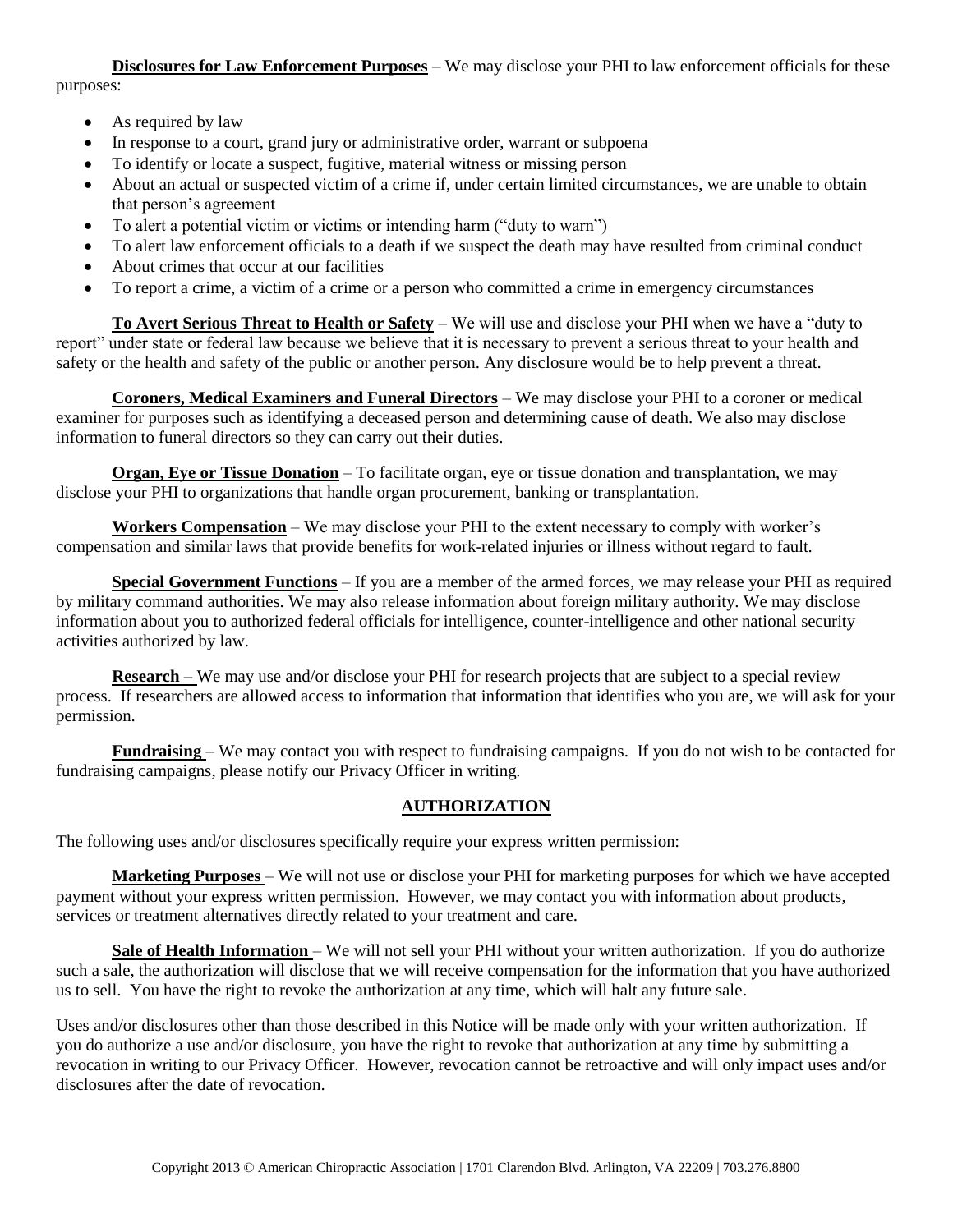#### **YOUR RIGHTS**

**Right to Revoke Authorization** – You have the right to revoke any Authorization or consent you have given to the Practice, at any time. To request a revocation, you must submit a written request to the Practice's Privacy Officer.

**Right to Request Restrictions** – You have the right to request that we restrict the uses or disclosures of your information for treatment, payment or healthcare operations. You may also request that we limit the information we share about you with a relative or friend of yours. You also have the right to restrict disclosure of information to your commercial health insurance plan regarding services or products that you paid for in full, out-of-pocket, and we will abide by that request unless we are legally obligated to do otherwise.

We are not required to agree to any other requested restriction. If we agree, we will follow your request unless the information is needed to a) give you emergency treatment, b) report to the Department of Health and Human Services, or c) the disclosure is described in the "Uses and Disclosures That Are Required or Permitted by Law" section. To request a restriction, you must provide your request in writing to the Practice's Privacy Officer. You must tell us: a) what information you want to limit, b) whether you want to limit use or disclosure or both, and c) to whom you want the limits to apply. Either you or we can terminate restrictions at a later date.

**Right to Receive Confidential Communications** – You have the right to request that we communicate your PHI in a certain way or at a certain place. For example, you can ask that we only contact you by mail or at work.

If you want to request confidential communications you must do so in writing to our Practice's Privacy Officer and explain how or where you can be contacted. You do not need to give us a reason for your request. We will accommodate all reasonable requests.

**Right to Inspect and Copy** – You have the right to inspect and request copies of your information.

To inspect or copy your information, you may either complete an Authorization to Release/Obtain Information form or write a letter of request, stating the type of information to be released, the date(s) of service being requested, the purpose of the request, and whether you wish to review the record or receive copies of the requested information in your preferred format. We will abide by your request in the format you have requested, if we are able to do so. If we cannot provide your records to you in the requested format, we will attempt to provide them in an alternative format that you agree to. You may also request that your records be sent to another person that you have designated in writing. Direct this request to the Practice's Privacy Officer. You may be charged a fee for the cost of copying, mailing or other expenses related with your request.

We may deny your request to inspect and copy information in a few limited situations. If you request is denied, you may ask for our decision to be reviewed. The Practice will choose a licensed health care professional to review your request and the denial. The person conducting the review will not be the person who denied your request. We will comply with the outcome of that review.

**Right to Amend** – If you feel that your PHI is incorrect, you have the right to ask us to amend it, for as long as the information is maintained by us. To request an amendment, you must submit your request in writing to the Practice's Privacy Officer. You must provide a reason for the amendment.

We may deny your request for an amendment if it is not in writing or does not include a reason for wanting the amendment. We also may deny your request if the information: a) was not created by us, unless the person or entity that created the information is no longer available to amend the information, b) is not part of the information maintained by the Practice, c) is not information that you would be permitted to inspect and copy or d) is accurate and complete.

If your request is granted the Practice will make the appropriate changes and inform you and others, as needed or required. If we deny your request, we will explain the denial in writing to you and explain any further steps you may wish to take.

**Right to an Accounting of Disclosures** – You have the right to request an accounting of disclosures. This is a list of certain disclosures we have made regarding your PHI. To request an accounting of disclosures, you must write to the Practice's Privacy Officer. Your request must state a time period for the disclosures. The time period may be for up to six years prior to the date on which you request the list, but may not include disclosures made before April 14, 2003.